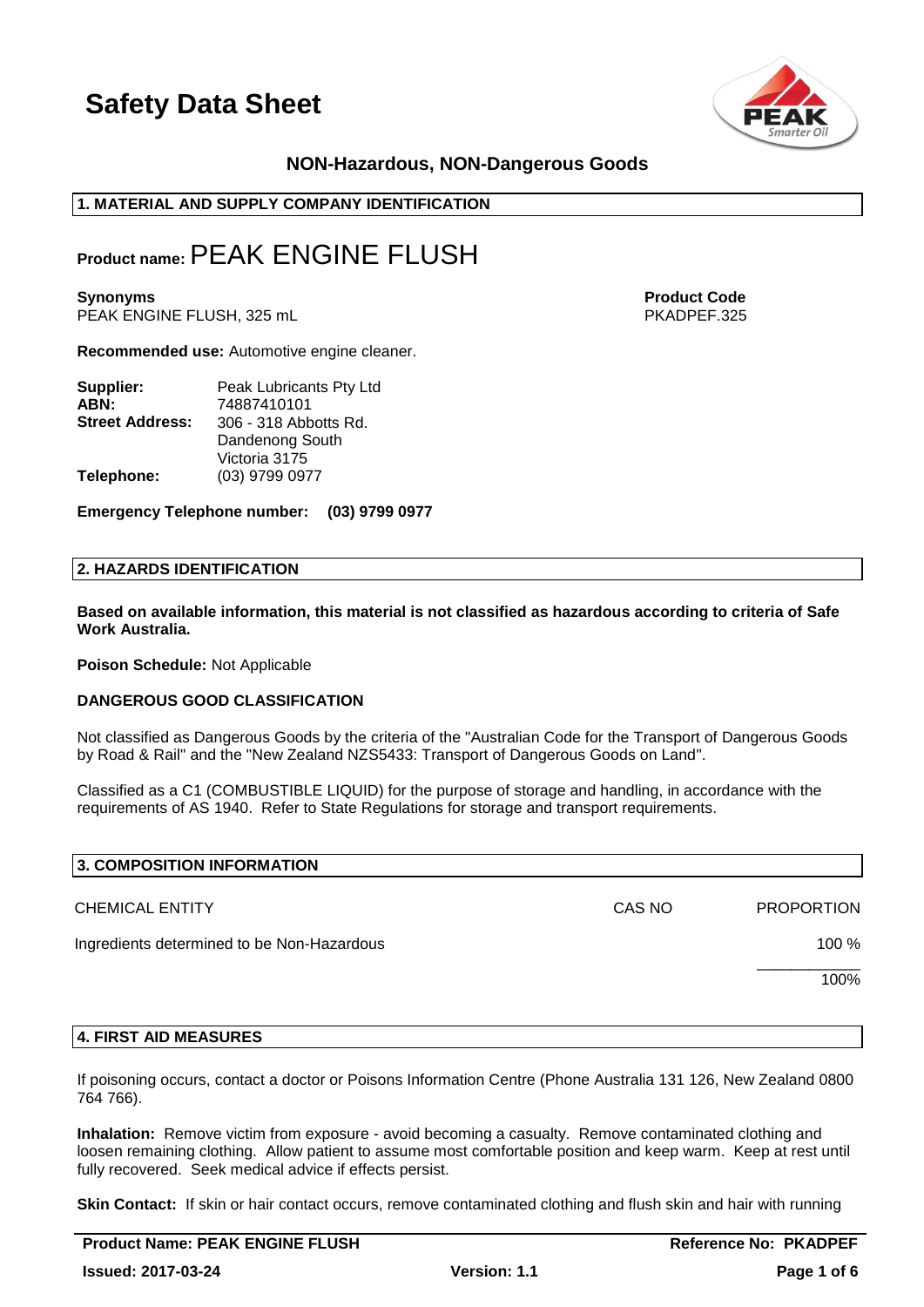

water. If swelling, redness, blistering or irritation occurs seek medical assistance.

**Eye contact:** If in eyes wash out immediately with water. In all cases of eye contamination it is a sensible precaution to seek medical advice.

**Ingestion:** Rinse mouth with water. If swallowed, do NOT induce vomiting. Give a glass of water to drink. Never give anything by the mouth to an unconscious patient. If vomiting occurs give further water. Seek medical advice.

**PPE for First Aiders:** Wear safety shoes, overalls, gloves, safety glasses. Available information suggests that gloves made from nitrile rubber should be suitable for intermittent contact. However, due to variations in glove construction and local conditions, the user should make a final assessment. Always wash hands before smoking, eating, drinking or using the toilet. Wash contaminated clothing and other protective equipment before storing or re-using.

**Notes to physician:** Treat symptomatically.

### **5. FIRE FIGHTING MEASURES**

**Hazchem Code:** Not applicable.

**Suitable extinguishing media:** If material is involved in a fire use water fog (or if unavailable fine water spray), alcohol resistant foam, standard foam, dry agent (carbon dioxide, dry chemical powder).

**Specific hazards: Combustible liquid.** 

**Fire fighting further advice:** On burning or decomposing may emit toxic fumes. Fire fighters to wear selfcontained breathing apparatus and suitable protective clothing if risk of exposure to vapour or products of combustion or decomposition.

## **6. ACCIDENTAL RELEASE MEASURES**

#### **SMALL SPILLS**

Wear protective equipment to prevent skin and eye contamination. Avoid inhalation of vapours or dust. Wipe up with absorbent (clean rag or paper towels). Collect and seal in properly labelled containers or drums for disposal.

## **LARGE SPILLS**

Clear area of all unprotected personnel. Slippery when spilt. Avoid accidents, clean up immediately. Wear protective equipment to prevent skin and eye contamination and the inhalation of vapours. Work up wind or increase ventilation. Contain - prevent run off into drains and waterways. Use absorbent (soil, sand or other inert material). Collect and seal in properly labelled containers or drums for disposal. If contamination of crops, sewers or waterways has occurred advise local emergency services.

#### **Dangerous Goods - Initial Emergency Response Guide No:** Not applicable

## **7. HANDLING AND STORAGE**

**Handling:** Avoid eye contact and repeated or prolonged skin contact. Avoid inhalation of vapour, mist or aerosols.

**Storage:** Store in a cool, dry, well-ventilated place and out of direct sunlight. Store away from foodstuffs. Store away from incompatible materials described in Section 10. Store away from sources of heat and/or ignition. Keep container standing upright. Keep containers closed when not in use - check regularly for leaks.

Classified as a C1 (COMBUSTIBLE LIQUID) for the purpose of storage and handling, in accordance with the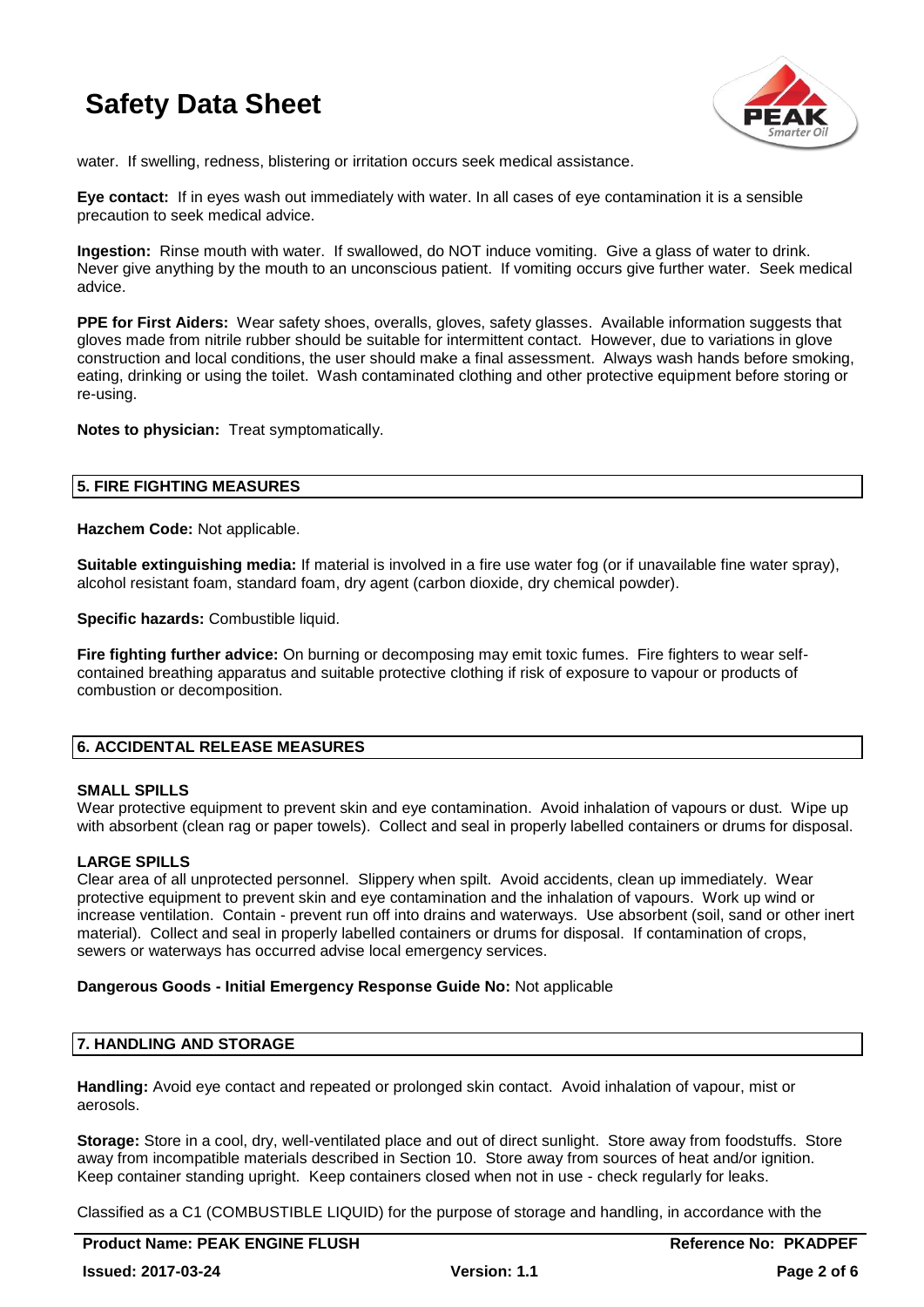

requirements of AS 1940. Refer to State Regulations for storage and transport requirements.

## **8. EXPOSURE CONTROLS / PERSONAL PROTECTION**

**National occupational exposure limits:** No value assigned for this specific material by Safe Work Australia.

**Biological Limit Values:** As per the "National Model Regulations for the Control of Workplace Hazardous Substances (Safe Work Australia)" the ingredients in this material do not have a Biological Limit Allocated.

**Engineering Measures:** Natural ventilation should be adequate under normal use conditions.

**Personal Protection Equipment:** SAFETY SHOES, OVERALLS, GLOVES, SAFETY GLASSES.

Personal protective equipment (PPE) must be suitable for the nature of the work and any hazard associated with the work as identified by the risk assessment conducted.

Wear safety shoes, overalls, gloves, safety glasses. Available information suggests that gloves made from nitrile rubber should be suitable for intermittent contact. However, due to variations in glove construction and local conditions, the user should make a final assessment. Always wash hands before smoking, eating, drinking or using the toilet. Wash contaminated clothing and other protective equipment before storing or re-using.

**Hygiene measures:** Keep away from food, drink and animal feeding stuffs. When using do not eat, drink or smoke. Wash hands prior to eating, drinking or smoking. Avoid contact with clothing. Avoid eye contact and repeated or prolonged skin contact. Avoid inhalation of vapour, mist or aerosols. Ensure that eyewash stations and safety showers are close to the workstation location.

## **9. PHYSICAL AND CHEMICAL PROPERTIES**

| Form:          | Liquid         |
|----------------|----------------|
| <b>Colour:</b> | Clear coloured |
| Odour:         | Mild           |

**Solubility:** Insoluble in water<br> **Specific Gravity:** And The Contract of the Contract of the Contract of the Contract of the Contract of the Contr<br> **Specific Gravity:** And The Contract of the Contract of the Contract of t **Specific Gravity: Density:** N Av **Relative Vapour Density (air=1):** N Av **Vapour Pressure (20 °C):** N Av **Flash Point (°C):**  $> 75$ **Flammability Limits (%):** N Av **Autoignition Temperature (°C):** N Av **Melting Point/Range (°C):** N Av <br> **Boiling Point/Range (°C):** > 120 **Boiling Point/Range (°C):**<br>pH: **Viscosity:** N App

**pH:** N App

(Typical values only - consult specification sheet)  $N Av = Not available, N App = Not applicable$ 

## **10. STABILITY AND REACTIVITY**

**Chemical stability:** This material is thermally stable when stored and used as directed.

**Conditions to avoid:** Elevated temperatures and sources of ignition.

**Incompatible materials:** Oxidising agents.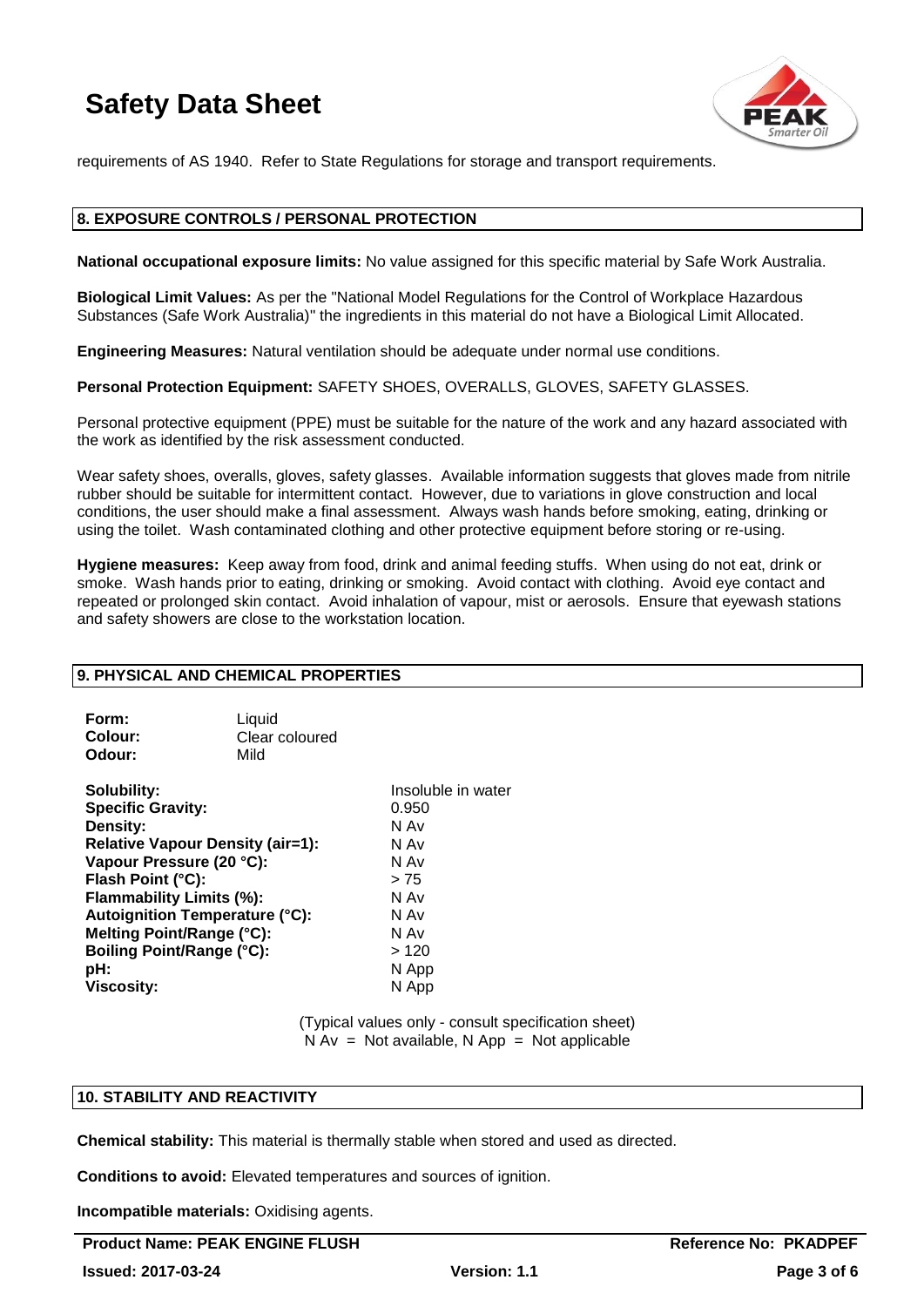

**Hazardous decomposition products:** Oxides of carbon and nitrogen, smoke and other toxic fumes.

**Hazardous reactions:** No known hazardous reactions.

## **11. TOXICOLOGICAL INFORMATION**

No adverse health effects expected if the product is handled in accordance with this Safety Data Sheet and the product label. Symptoms or effects that may arise if the product is mishandled and overexposure occurs are:

### **Acute Effects**

**Inhalation:** Material may be an irritant to mucous membranes and respiratory tract.

**Skin contact:** Contact with skin may result in irritation.

**Ingestion:** Swallowing can result in nausea, vomiting and irritation of the gastrointestinal tract.

**Eye contact:** May be an eye irritant.

#### **Acute toxicity**

**Inhalation:** This material has been classified as non-hazardous. Acute toxicity estimate (based on ingredients): LC50 > 20.0 mg/L for vapours or LC50 > 5.0 mg/L for dust and mist or LC50 > 20,000 ppm for gas

**Skin contact:** This material has been classified as non-hazardous. Acute toxicity estimate (based on ingredients): >2,000 mg/Kg bw

**Ingestion:** This material has been classified as non-hazardous. Acute toxicity estimate (based on ingredients): >2,000 mg/Kg bw

**Corrosion/Irritancy:** Eye: this material has been classified as not corrosive or irritating to eyes. Skin: this material has been classified as not corrosive or irritating to skin.

**Sensitisation:** Inhalation: this material has been classified as not a respiratory sensitiser. Skin: this material has been classified as not a skin sensitiser.

**Aspiration hazard:** This material has been classified as non-hazardous.

**Specific target organ toxicity (single exposure):** This material has been classified as non-hazardous.

#### **Chronic Toxicity**

**Mutagenicity:** This material has been classified as non-hazardous.

**Carcinogenicity:** This material has been classified as non-hazardous.

**Reproductive toxicity (including via lactation):** This material has been classified as non-hazardous.

**Specific target organ toxicity (repeat exposure):** This material has been classified as non-hazardous.

## **12. ECOLOGICAL INFORMATION**

Avoid contaminating waterways.

**Acute aquatic hazard:** This material has been classified as non-hazardous. Acute toxicity estimate (based on ingredients): >100 mg/L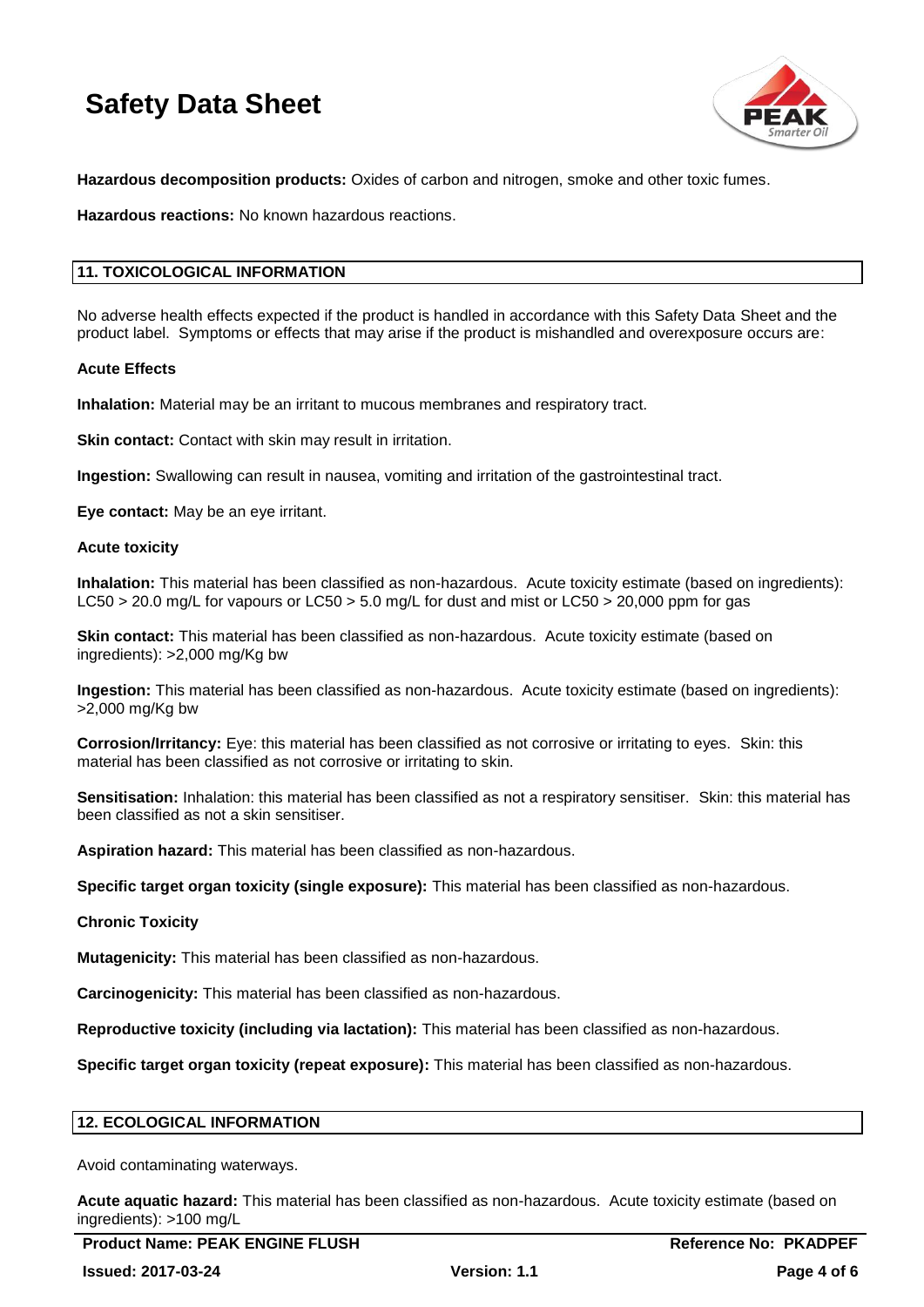

**Long-term aquatic hazard:** This material has been classified as non-hazardous. Non-rapidly or rapidly degradable substance for which there are adequate chronic toxicity data available OR in the absence of chronic toxicity data, Acute toxicity estimate (based on ingredients): >100 mg/L, where the substance is not rapidly degradable and/or BCF  $<$  500 and/or log K<sub>ow</sub>  $<$  4.

**Ecotoxicity:** No information available.

**Persistence and degradability:** No information available.

**Bioaccumulative potential:** No information available.

**Mobility:** No information available.

### **13. DISPOSAL CONSIDERATIONS**

Persons conducting disposal, recycling or reclamation activities should ensure that appropriate personal protection equipment is used, see "Section 8. Exposure Controls and Personal Protection" of this SDS.

If possible material and its container should be recycled. If material or container cannot be recycled, dispose in accordance with local, regional, national and international Regulations.

#### **14. TRANSPORT INFORMATION**

### **ROAD AND RAIL TRANSPORT**

Not classified as Dangerous Goods by the criteria of the "Australian Code for the Transport of Dangerous Goods by Road & Rail" and the "New Zealand NZS5433: Transport of Dangerous Goods on Land".

#### **MARINE TRANSPORT**

Not classified as Dangerous Goods by the criteria of the International Maritime Dangerous Goods Code (IMDG Code) for transport by sea.

## **AIR TRANSPORT**

Not classified as Dangerous Goods by the criteria of the International Air Transport Association (IATA) Dangerous Goods Regulations for transport by air.

## **15. REGULATORY INFORMATION**

#### **This material is not subject to the following international agreements:**

Montreal Protocol (Ozone depleting substances) The Stockholm Convention (Persistent Organic Pollutants) The Rotterdam Convention (Prior Informed Consent) Basel Convention (Hazardous Waste) International Convention for the Prevention of Pollution from Ships (MARPOL)

#### **This material/constituent(s) is covered by the following requirements:**

• All components of this product are listed on or exempt from the Australian Inventory of Chemical Substances (AICS).

• All components of this product are listed on or exempt from the New Zealand Inventory of Chemical (NZIoC).

#### **16. OTHER INFORMATION**

Reason for issue: Minor Text Changes